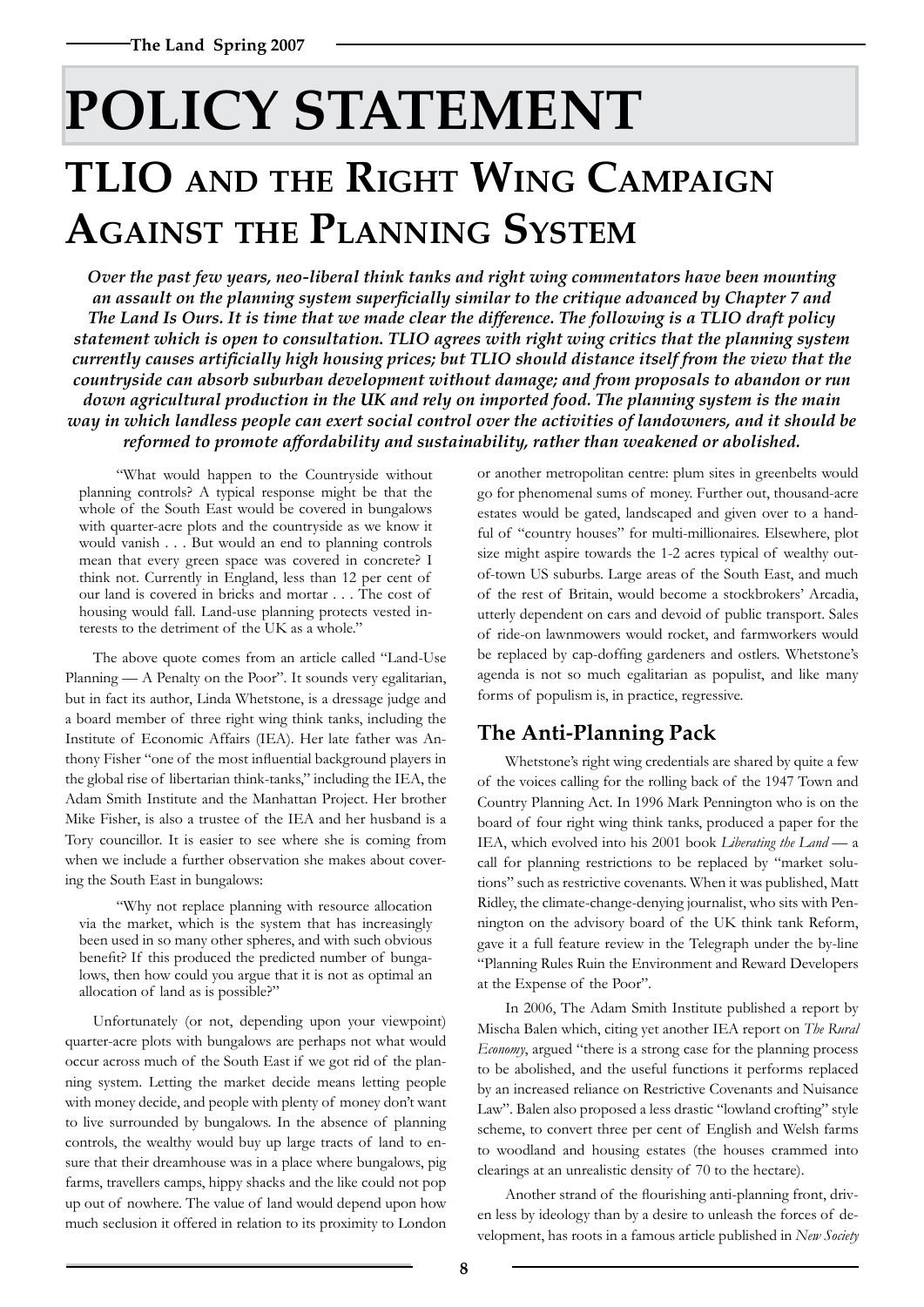by Peter Hall and three colleagues in 1969. "Non-Plan: An Experiment in Freedom" advocated a mobile car-dependent suburbia centred around neon-lit Las Vegas style edge-of-town strips, which they claimed, "represent the living architecture of our age." Two of the four authors of "Non-Plan" were architects, and it is perhaps no coincidence that a similar approach (albeit less infatuated with neon) is articulated today by the architects associated with audacity.org — people like Martin Pawley, Ian Abley and James Woudhuysen. Audacity's latest publication, *Let's Build: Why We Need Five Million New Homes in the Next 10 Years,*  by James Heartfield, which relaunches many of the same arguments for the undermining of the planning system, is sponsored by a building industry body called the Modern Masonry Alliance.



No Joke: the illustration to the No Plan article in *New Society* made it look like a spoof but the text appeared to be entirely serious. The authors really did want to californicate large chunks of Britain.

Along with these two main strands there

are a number of fellow travellers, of indeterminate ideological persuasion, for example Essex University professor Jules Lubbock. Another maverick is Kevin Cahill, author of the recently published *Who Owns the World*. Cahill's work is heavily larded with Fenian republicanism, but his hypothesis is based on the theories of Peruvian economist Hernando de Soto, winner of the Cato Institute's Milton Friedman Prize. Cahill is more directly concerned with land tenure issues than planning, but his views on the redundancy of European agriculture and the availability of land chime with those of the think tanks (see review p.12).

This debate is taking place in a climate where certain forces in the Labour government are pushing for a relaxation of planning constraints. The Barker Review of Planning cites the Adam Smith Institute report, and flags up neo-liberal approaches towards land-use planning, even if it only nudges the planning system a little way in this direction (see comment p.6).

These right wing critics hold the green movement responsible for much of the pressure which keeps an unjust planning system buoyant, and not without reason. The Campaign to Protect Rural England helped steer through the 1947 Town and Country Planning Act, and Friends of the Earth is vocal in supporting its maintenance. Heartfield also blames a "Grunge-Nimby axis", emerging out of the road protests of the 1990s. Whilst he is correct in identifying an alliance between Grunge and Nimby in respect of roads, this alliance tends to fall apart when it comes to the planning system, for one obvious reason: Nimbys are rich and live in posh houses, while Grungies are poor and live in benders and caravans which tend to be subject to enforcement notices..

The environmental movement is less homogenous than its critics like to believe. For the last ten years The Land Is Ours and Chapter 7 have been criticizing the perversity and inequity of the planning system, with support from the Permaculture movement, and some elements of the organic farming and sustainable forestry sectors. Certain aspects of Chapter 7's critique

of the planning system are similar to that of the think tanks — we agree with Matt Ridley that "planning rules reward developers at the expense of the poor" — with the result that the head of one top university planning department remarked that he thought that Chapter 7 had right wing tendencies.

It is therefore a matter of some importance for us to set out as clearly as possible where TLIO's and Chapter 7's critique of the planning system diverges from the right-wing critique.

## **A Shortage of Land?**

To do so let us take a sentence from Heartfield's book though similar sentiments are expressed in most of the works cited above:

"The reason that the argument over building houses has turned so bad-tempered is not because of an absolute shortage of land, but because the government has set out to restrict the land available for development."

The second half of this sentence is one on which TLIO and the right wing agree. The planning system restricts supply, but does not restrict demand (three quarters of the demand for extra housing comes from people choosing to live on their own); people are free to buy houses, but not free to build them. The inevitable results are scarcity, rising prices, homelessness and speculation.

It is in the first half of the statement — that there is no "absolute shortage of land" — that disagreement lies. The antiplanning pack maintain that there is plenty of land available which is not required for some other use. This a contentious statement, to say the least, not borne out either by rising land prices, which suggest that land is highly sought after, or by public disputes about developments, which suggest that the use of land is highly contested. What the right-wing actually means is that there is plenty of land around which they would like to see developed, whatever anybody else might think; and if planning controls were abolished and the market took over, this land would be developed for housing and commerce because these are more lucrative than alternative uses.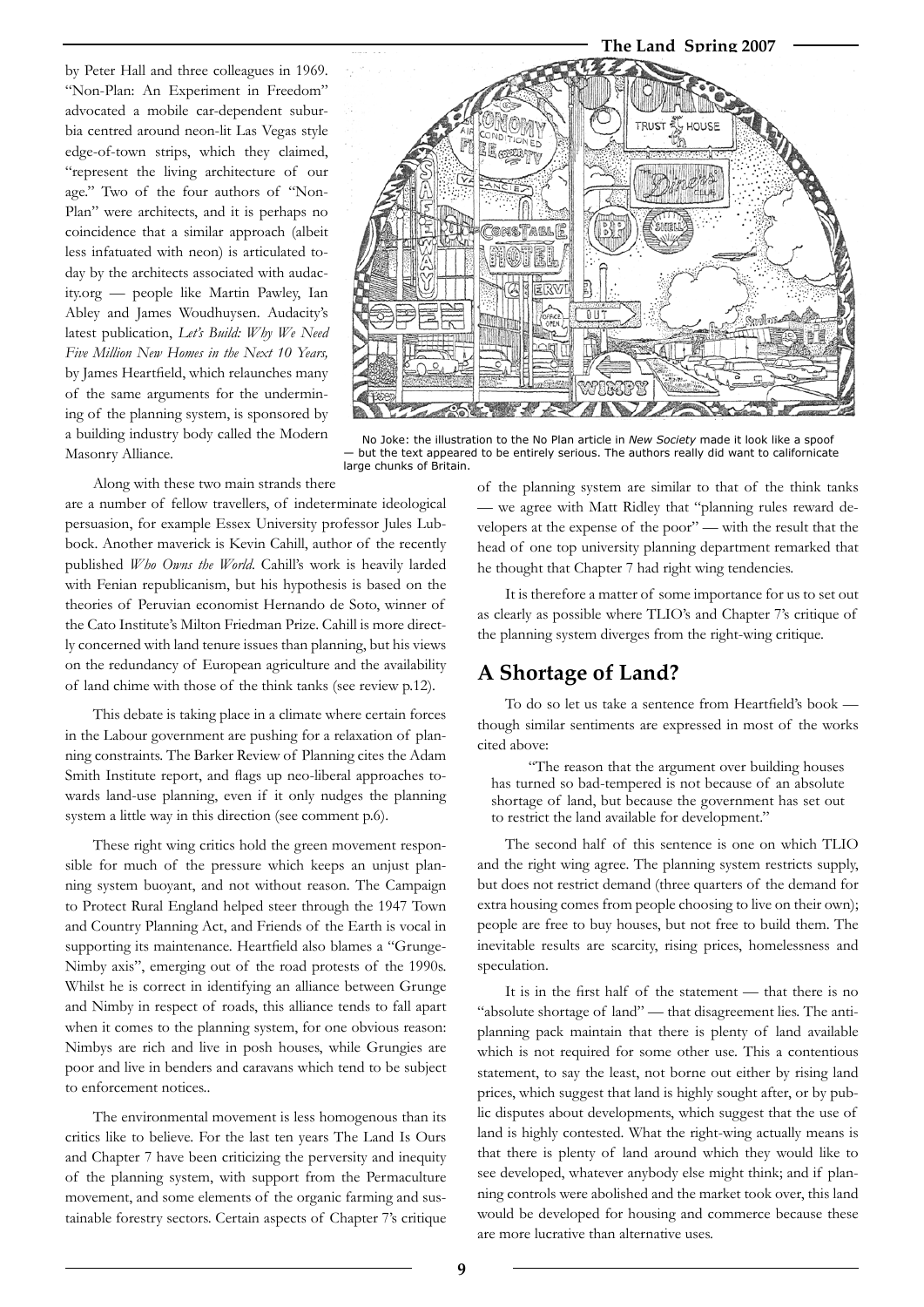#### **The Land Spring 2007**

There are two major land uses which the right wing deliberately undervalues — open space and agriculture. The two often go hand in hand, but here we examine separately how they are treated by the neo-liberal anti-planners.

### **Open Space**

Virtually all right wing commentators observe, at some point in their argument, that "urban areas account for no more than 10 per cent of the entire country" or "less than 12 per cent of our land is covered in bricks and mortar and concrete." The Barker review cites figures of between 9.8 and 13.2. There is no danger, they tell of us, of England being "concreted over" or "paved". Ninety per cent of the country is undeveloped and so "if as many a 10 million new houses, all with decent gardens were to be built . . . only a little more than 2 per cent of the land would be concreted over."

This endlessly repeated argument is childish since none of their opponents is claiming that 100 per cent, or anything near that amount of the countryside, is at risk of being physically "concreted over". Objections to untrammelled development are based on the entirely reasonable observation that any dwelling has an impact well beyond its physical footprint, in terms of traffic, roads, pylons, lighting, noise, infrastructure, sewage services, quarrying, wildlife impact, visual impact, need for facilities and services, and so on. The radius of urban and suburban contamination stretches a good deal further than the circumference of the urban settlement. Note how the right wing clamours for the development of the green-belt on the grounds that it is degraded, whilst at the same time including it within the 88 per cent of land that they claim is untouched by development.

Moreover a quantitative change in the amount of housing leads to a qualitative change in the community. Many natives of the south east have moved north or west, because the village where they were raised has ceased to be a village and become a suburb. Their flight is an expression of the demand for rural land. So too is the six figure premium that wealthy people pay for an isolated house in the countryside. What else are these people paying for if not open space? This is not some illusory demand invented by CPRE and it can't be made to go away simply by abolishing planning. As we suggested at the beginning, in a free market where open space was unsecured by the planning system, those who could afford to buy privacy and exclusion would pay as much to secure it as they do now — probably more.

In other words, the seclusion, the tranquillity and the rurality are a public good, insofar as they are controlled and preserved by the planning system. Those

audacity nn: **Let** 

Five million new homes,five billion more concrete blocks is the message on the cover of the latest manifesto from the advocates of untrammelled development. James Heartfield's book, *Let's Build*, is worth reading for its critique of Richard Rogers' urban renaissance and his cappuccino drinking "creative class", even if it is one dog set to catch another. Published by Audacity, www.audacity.org; 8, College Close E9 6ER

who want to abolish the planning system want to see this seclusion, tranquillity and ruralness privatized and sold off to the highest bidder. The current planning system serves the interests of an elite who can afford to buy a scarce house in a countryside where development is constrained. Abolish those constraints, and the elite will be securing exclusive space in an environment where development is rampant. Houses will become cheaper, but open space, that is to say agricultural land, will become more expensive. For the commoner there is nothing to gain from a leap out of the regulated frying pan into the unregulated fire.

## **Agriculture**

The other main reason why people value land is for its productive use — growing, rearing or extracting a product for sale, for subsistence use, or just for fun. Once again this requirement for land is glibly dismissed by most of these right-wingers (the notable exception being the dressage lady). There is "a tremendous superfluity of agricultural produce which has left a huge surplus of agricultural land," say the Audacity crew. Lubbock talks of "land no longer needed for agricultural production on the post-war scale."

This is the impression of the countryside given by newspapers turned out in Wapping and members of London's chattering classes generally. The trouble is that it is not true. Where is this huge surplus of land? If it is so useless and unwanted, why aren't the bastards sitting on thousands of acres of it selling it off? Why is agricultural land fetching such high prices — up to  $f<sub>10</sub>,000$  per acre for woodland, and  $f<sub>20</sub>,000$  for pasture when sold in small acreages?

Clearly none of these right-wingers, (again with the prob-

able exception of the dressage lady) have been to a land auction here in the West Country recently, where they would see surviving dairy farmers anxious to expand their business, young locals seeking a foothold for their stock, horsey people looking for grazing, rich urban refugees after a hobby farm, house-owners securing their own private green belt, hippies and organic smallholders, community woodland planters, and animal sanctuary managers, all prepared to bid above the guide price for a precious few plots of land — whether or not they benefit from entitlements to Single Farm Payments.. The urban pundits have obviously not read the recent report from estate agents Strutt and Parker, which states that arable land prices have risen yet again over the last year, grassland has gone up even faster, and "both farmers and lifestyle buyers are having to contend with a continual shortage of land for sale". Nor can they have seen Savills' latest advertisement in the farming press which trumpets: "The 2006 farmland market: STRONG DEMAND + SHORTAGE OF SUPPLY = INCREASED LAND VALUES." Stags'

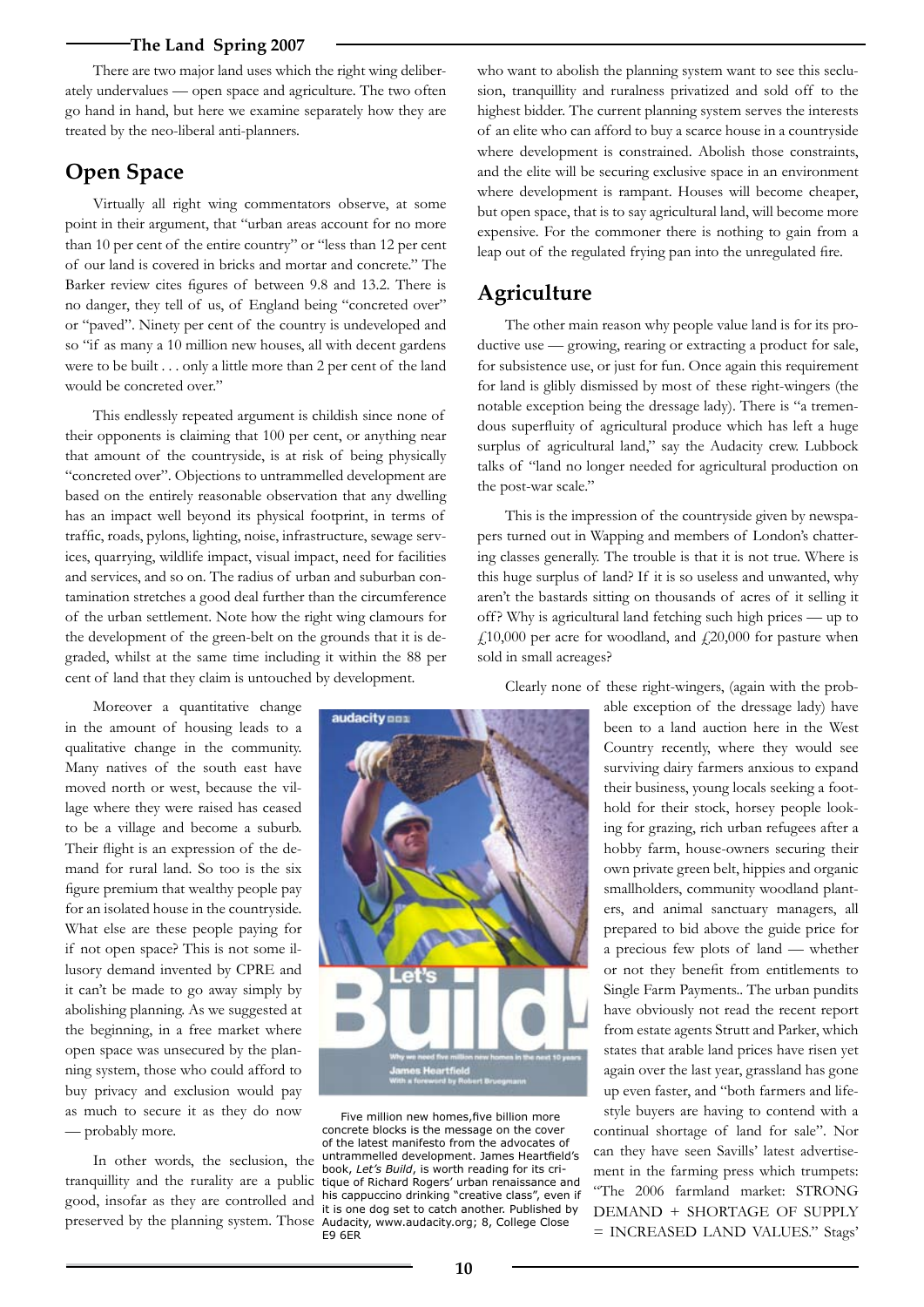viewing figures have nearly doubled in two years, while the volume of sales has halved over the last decade. We could go on piling on the evidence that rural land market is in great demand, but is there any point because this is obviously not what townies want to hear?

The "surplus of agricultural land" is not a phenomenon that any of these neo-liberals have actually observed, but rather an expression of what they would wish to see, and hope that the WTO trade rules will bring about, by the production of food in foreign countries so that we in Britain can devote our land to the more lucrative business of building houses. This is Mischa Balen:

"Rather than continuing to produce food for ourselves, we should be prepared to buy foodstuffs from other countries. We would benefit from lower food prices as a result of lower labour costs in these nations, and they would benefit from receiving money in return for their produce."

#### Kevin Cahill agrees:

"As cheap Eastern food production replaces expensive Western production, the vast acreage of already redundant Western agricultural land . . . will have to be allocated to housing, complete with gardens."

The belief of neo-liberals in the sanctity of the market is so complete that, 200 years after the abolition of slavery, they find nothing morally repugnant about paying people in Third World countries slave wages to uproot their forests and exhaust their soils in order to produce food and commodities for people who swan around on thoroughbreds and dig swimming pools on grade 1 agricultural land. The only conceivable justification, as Balen remarks, is that people in poor countries "would benefit from receiving money in return for their produce." Up till now, the export of agricultural commodities has conspicuously failed to improve the lot of most Third World peasants. But if ever they are allowed to become as rich as we are, and eat as much meat as we do, then their produce will no longer be cheap, and we in Britain will need our farmland to grow our own food.

Besides, there is no evidence that this neo-imperialist abdication from home food production has resulted in any drop in the use of agricultural land at home — much as all the vultures waiting to develop it would like there to be. Look at the DEFRA graph reproduced in *Let's Build*, showing the decline in agricultural land over a period when UK food self-sufficiency dropped by about 10 per cent. Pictorially, it looks as though the agricultural area has dropped by nearly half, but this is a deceit. The left hand column shows that in fact the agricultural area has declined from 19 million hectares in 1987, to 18,450,000 ha in 2003 — a drop of 2.89 per cent in 16 years, during which agriculture underwent the worst crisis it had seen for over 60 years. Recent figures show that in 2005 the area under agriculture rose again. The slight drop is no doubt more than taken up by the rise in horseyculture, woodland planting, nature conservation, animal sanctuaries, and a host of other activities. As Joan Thirsk's book *Alternative Agriculture* shows, "farmers have worked over this ground at least three times before in our documented history": every time there is an agricultural crisis new crops appear, and new entrants replace farmers who drop out.

 A graph showing agricultural land values over the same period would show a considerable rise in demand for land. No

#### **The Land Spring 2007**



doubt the price is partly held up by European subsidies and setaside. But if EU and North American subsidies for grain were removed, the world price for grain would rise, so there would not necessarily be that great a drop in agricultural production in the UK, unless we accepted imported UHT milk. Arable land in the East of England supports higher yields of wheat than virtually anywhere in the world, so it is unlikely that it would be abandoned.

On top of that, with a move away from fossil fuels in order to address climate change, any spare arable or set-aside land is likely to be required for renewable energy crops — which are very extravagant on land. In 20 or 30 years time, we may need to make use of every scrap of agricultural land we can find — do we really want to encourage wealthy homeowners to buy it up to secure their own private green belt?

#### **TLIO's Position**

In summary, the right-wing assault on the planning system propagates the fib that rural land is unwanted, and uncontested, in order to justify the buy-out of farmland by developers. Countless farmhouses, farm buildings and rural workers' cottages have already been sold off for market housing; but not content with that, the developers now want to subdivide farmland, no doubt in the most charming parts of the countryside, to provide homes and gardens for people with inflated urban incomes who have no particular reason to be there, other than to enjoy the open space which is claimed to be in such abundant supply. This programme would create a vast and pointless suburbia. It would erode the public's access to open space, and diminish working people's access to productive agricultural land. It would undermine a land resource which in years to come we may very well have to rely on. And it is being advanced duplicitously as a way of eliminating a "penalty on the poor" when in fact it introduces further licence for the rich.

This is an agenda which TLIO and Chapter 7 should unambiguously reject. The planning system is now the main means the public have of limiting what would otherwise be the absolute right of landowners to do whatever they pleased on their land, at the expense of society as a whole. In a sense it has replaced the customary and usufructory rights which, before enclosure, mitigated the property rights of owners of common land.

It is true that current planning policies act perversely, to exclude poor people from access to resources, and to secure the rural environment for an elite — just as the benefits of common land were mostly enjoyed by wealthy landowners. But that does not mean that the abolition or undermining of the planning sys-